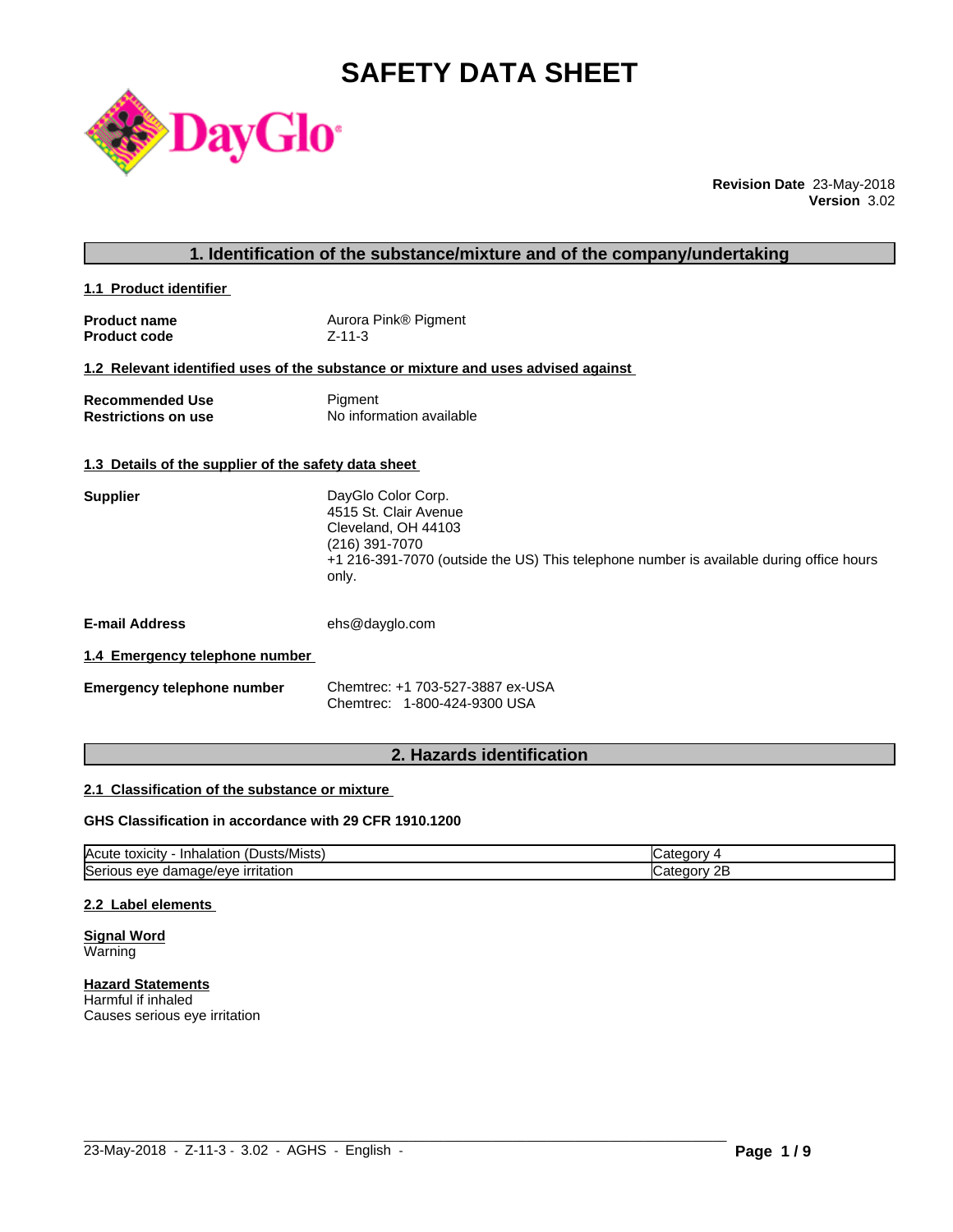

**Precautionary Statements - Prevention** Avoid breathing dust/fume/gas/mist/vapors/spray Use only outdoors or in a well-ventilated area Wash face, hands and any exposed skin thoroughly after handling Wear eye protection/ face protection

#### **Precautionary Statements - Response**

IF IN EYES: Rinse cautiously with water for several minutes. Remove contact lenses, if present and easy to do. Continue rinsing If eye irritation persists: Get medical advice/attention IF INHALED: Remove person to fresh air and keep comfortable for breathing Call a POISON CENTER or doctor if you feel unwell

# **2.3. Other Hazards Hazards not otherwise classified (HNOC)**

Not Applicable

# **2.4 Other information**

Not Applicable

**Unknown Acute Toxicity**  $\langle 1\%$  of the mixture consists of ingredient(s) of unknown toxicity

# **3. Composition/Information on Ingredients**

#### **Substance Mixture**

| <b>Chemical Name</b>                                    | <b>CAS No.</b> | Weight-% |  |
|---------------------------------------------------------|----------------|----------|--|
| Basic<br>44.4<br>(tetrachlorozincate)<br>Violet<br>◡.୲. | 73398-89-.     |          |  |
| Basic Red 1:1<br>◡.୲.                                   | 3068-39-       |          |  |
|                                                         |                |          |  |

The exact percentage (concentration) of composition has been withheld as a trade secret.

# **4. First aid measures**

# **4.1 Description of first-aid measures**

| <b>General advice</b>                                           | No information available.                                                                                                                                                                                               |  |
|-----------------------------------------------------------------|-------------------------------------------------------------------------------------------------------------------------------------------------------------------------------------------------------------------------|--|
| Eye contact                                                     | Immediately flush with plenty of water. After initial flushing, remove any contact lenses and<br>continue flushing for at least 15 minutes. Keep eye wide open while rinsing. If symptoms<br>persist, call a physician. |  |
| <b>Skin contact</b>                                             | Immediate medical attention is not required. Wash off with soap and water.                                                                                                                                              |  |
| <b>Inhalation</b>                                               | Immediate medical attention is not required. Move to fresh air.                                                                                                                                                         |  |
| <b>Ingestion</b>                                                | Do NOT induce vomiting. Drink plenty of water. Consult a physician.                                                                                                                                                     |  |
| 4.2 Most important symptoms and effects, both acute and delayed |                                                                                                                                                                                                                         |  |
| <b>Symptoms</b>                                                 | See Section 2.2, Label Elements and/or Section 11, Toxicological effects.                                                                                                                                               |  |

 $\_$  ,  $\_$  ,  $\_$  ,  $\_$  ,  $\_$  ,  $\_$  ,  $\_$  ,  $\_$  ,  $\_$  ,  $\_$  ,  $\_$  ,  $\_$  ,  $\_$  ,  $\_$  ,  $\_$  ,  $\_$  ,  $\_$  ,  $\_$  ,  $\_$  ,  $\_$  ,  $\_$  ,  $\_$  ,  $\_$  ,  $\_$  ,  $\_$  ,  $\_$  ,  $\_$  ,  $\_$  ,  $\_$  ,  $\_$  ,  $\_$  ,  $\_$  ,  $\_$  ,  $\_$  ,  $\_$  ,  $\_$  ,  $\_$  ,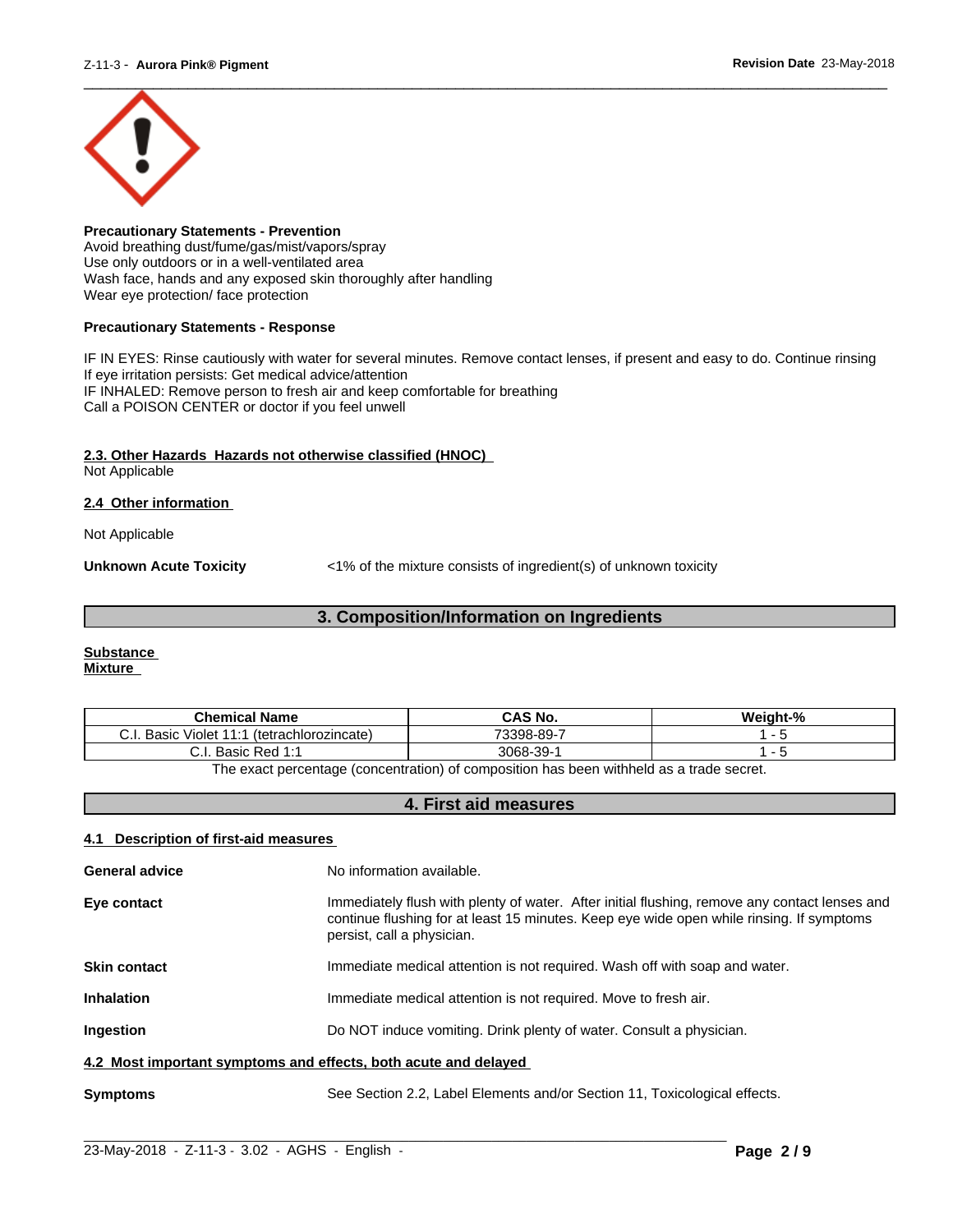## **4.3 Indication of any immediate medical attention and special treatment needed**

**Notes to physician** Treat symptomatically.

# **5. Fire-Fighting Measures**

 $\overline{\phantom{a}}$  ,  $\overline{\phantom{a}}$  ,  $\overline{\phantom{a}}$  ,  $\overline{\phantom{a}}$  ,  $\overline{\phantom{a}}$  ,  $\overline{\phantom{a}}$  ,  $\overline{\phantom{a}}$  ,  $\overline{\phantom{a}}$  ,  $\overline{\phantom{a}}$  ,  $\overline{\phantom{a}}$  ,  $\overline{\phantom{a}}$  ,  $\overline{\phantom{a}}$  ,  $\overline{\phantom{a}}$  ,  $\overline{\phantom{a}}$  ,  $\overline{\phantom{a}}$  ,  $\overline{\phantom{a}}$ 

#### **5.1 Extinguishing media**

# **Suitable extinguishing media**

Use extinguishing measures that are appropriate to local circumstances and the surrounding environment.

**Unsuitable Extinguishing Media** None.

#### **5.2 Special hazards arising from the substance or mixture**

#### **Special Hazard**

None known based on information supplied.

**Hazardous Combustion Products** Carbon oxides. Nitrogen oxides (NOx).

#### **Explosion Data**

**Sensitivity to Mechanical Impact** None.

**Sensitivity to Static Discharge** Fine dust dispersed in air, in sufficient concentrations, and in the presence of an ignition source is a potential dust explosion hazard.

# **5.3 Advice for firefighters**

As in any fire, wear self-contained breathing apparatus pressure-demand, MSHA/NIOSH (approved or equivalent) and full protective gear.

# **6. Accidental Release Measures**

#### **6.1 Personal precautions, protective equipment and emergency procedures**

Ensure adequate ventilation, especially in confined areas. Use personal protective equipment.

# **6.2 Environmental precautions**

Dust deposits should not be allowed to accumulate on surfaces as these may form an explosive mixture if they are released into the atmosphere in sufficient concentration. Avoid dispersal of dust in the air (i.e., cleaning dusty surfaces with compressed air). Nonsparking tools should be used. Prevent product from entering drains.

# **6.3 Methods and materials for containment and cleaning up**

| <b>Methods for Containment</b> | Prevent dust cloud. Cover powder spill with plastic sheet or tarp to minimize spreading.                                                                                                                                                                                                                                                                                                |
|--------------------------------|-----------------------------------------------------------------------------------------------------------------------------------------------------------------------------------------------------------------------------------------------------------------------------------------------------------------------------------------------------------------------------------------|
| Methods for cleaning up        | Avoid dust formation. Take precautionary measures against static discharges. Do not dry<br>sweep dust. Wet dust with water before sweeping or use a vacuum to collect dust. Use<br>personal protective equipment. Take up mechanically and collect in suitable container for<br>disposal. Prevent product from entering drains. Keep in suitable and closed containers for<br>disposal. |

# **7. Handling and storage**

#### **7.1 Precautions for safe handling**

| Advice on safe handling | Avoid dust formation. Take precautionary measures against static discharges. Fine dust<br>dispersed in air may ignite. Wear personal protective equipment. |
|-------------------------|------------------------------------------------------------------------------------------------------------------------------------------------------------|
| <b>Hygiene measures</b> | When using, do not eat, drink or smoke. Handle in accordance with good industrial hygiene<br>and safety practice.                                          |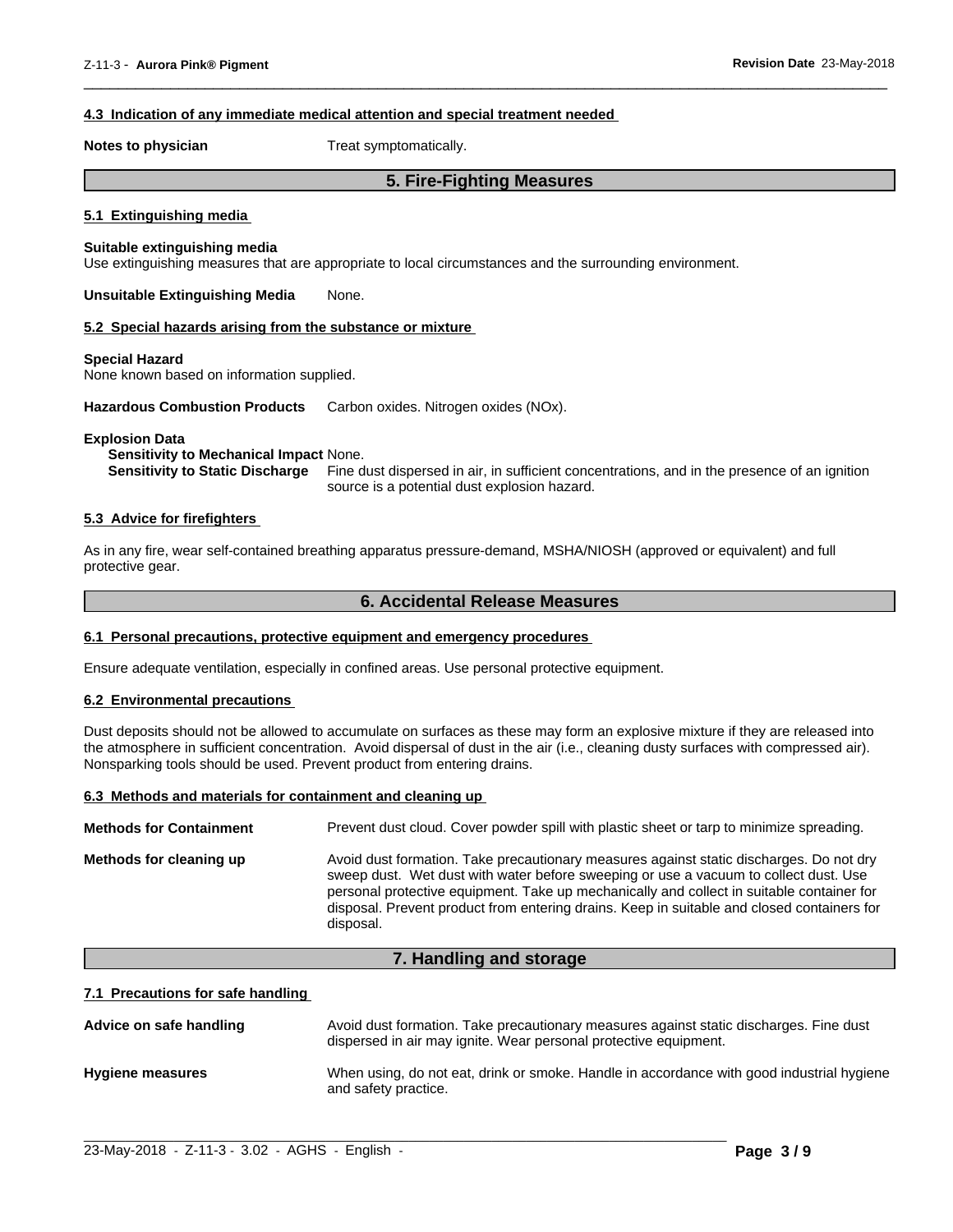# **7.2 Conditions for safe storage, including any incompatibilities**

**Storage Conditions** Keep tightly closed in a dry and cool place.

**Materials to Avoid** No materials to be especially mentioned.

# **8. Exposure controls/personal protection**

 $\overline{\phantom{a}}$  ,  $\overline{\phantom{a}}$  ,  $\overline{\phantom{a}}$  ,  $\overline{\phantom{a}}$  ,  $\overline{\phantom{a}}$  ,  $\overline{\phantom{a}}$  ,  $\overline{\phantom{a}}$  ,  $\overline{\phantom{a}}$  ,  $\overline{\phantom{a}}$  ,  $\overline{\phantom{a}}$  ,  $\overline{\phantom{a}}$  ,  $\overline{\phantom{a}}$  ,  $\overline{\phantom{a}}$  ,  $\overline{\phantom{a}}$  ,  $\overline{\phantom{a}}$  ,  $\overline{\phantom{a}}$ 

# **8.1 Exposure Guidelines**

# **8.2 Appropriate engineering controls**

**Engineering Measures** Showers

Eyewash stations Ventilation systems.

# **8.3 Individual protection measures, such as personal protective equipment**

| <b>Eye/Face Protection</b>    | Safety glasses with side-shields.                                                       |
|-------------------------------|-----------------------------------------------------------------------------------------|
| Skin and body protection      | Boots. Apron. Impervious clothing. Impervious gloves.                                   |
| <b>Respiratory protection</b> | . NIOSH/MSHA approved respiratory protection should be worn if exposure is anticipated. |
| <b>Hygiene measures</b>       | See section 7 for more information                                                      |

 $\_$  ,  $\_$  ,  $\_$  ,  $\_$  ,  $\_$  ,  $\_$  ,  $\_$  ,  $\_$  ,  $\_$  ,  $\_$  ,  $\_$  ,  $\_$  ,  $\_$  ,  $\_$  ,  $\_$  ,  $\_$  ,  $\_$  ,  $\_$  ,  $\_$  ,  $\_$  ,  $\_$  ,  $\_$  ,  $\_$  ,  $\_$  ,  $\_$  ,  $\_$  ,  $\_$  ,  $\_$  ,  $\_$  ,  $\_$  ,  $\_$  ,  $\_$  ,  $\_$  ,  $\_$  ,  $\_$  ,  $\_$  ,  $\_$  ,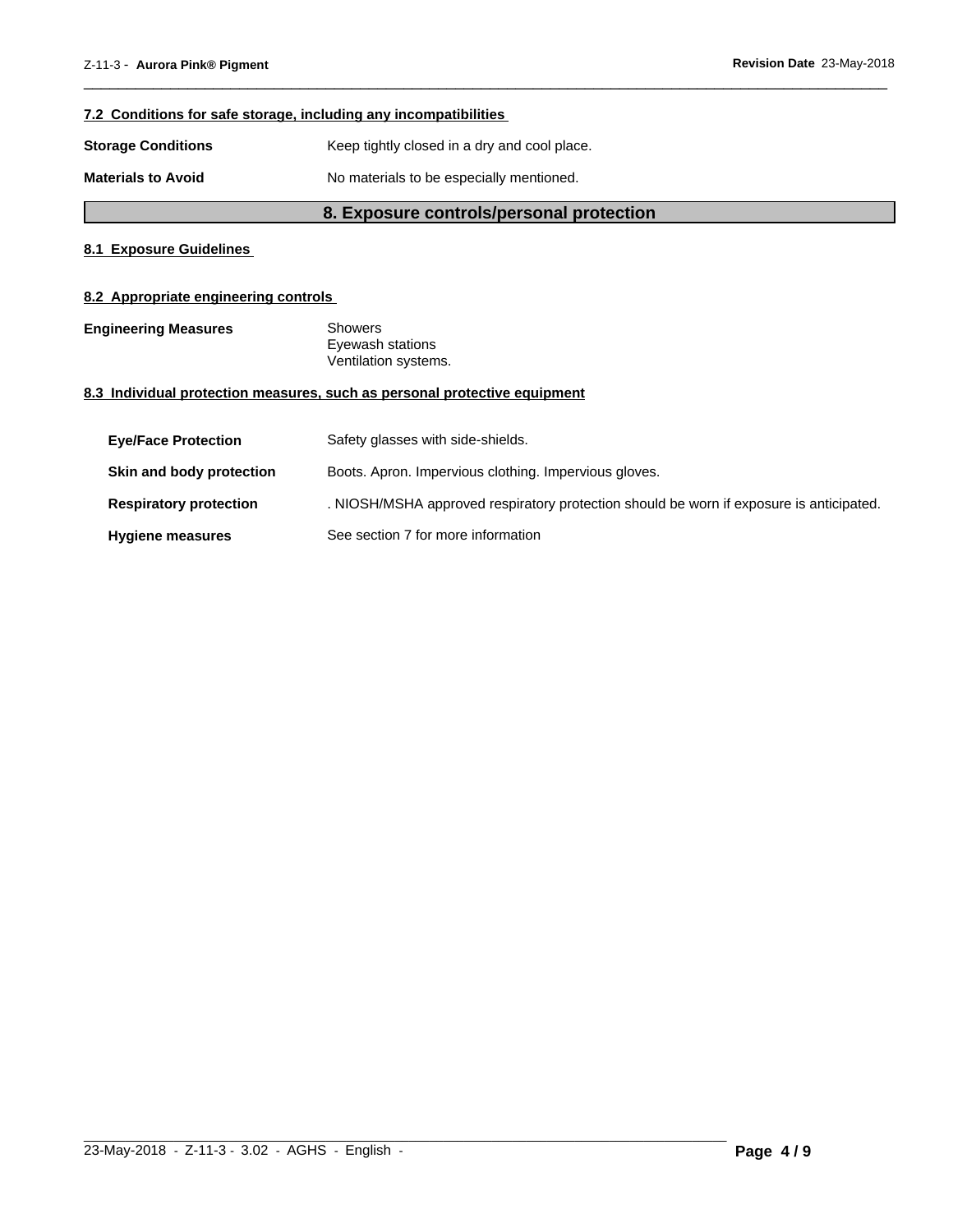# **9. Physical and chemical properties**

 $\overline{\phantom{a}}$  ,  $\overline{\phantom{a}}$  ,  $\overline{\phantom{a}}$  ,  $\overline{\phantom{a}}$  ,  $\overline{\phantom{a}}$  ,  $\overline{\phantom{a}}$  ,  $\overline{\phantom{a}}$  ,  $\overline{\phantom{a}}$  ,  $\overline{\phantom{a}}$  ,  $\overline{\phantom{a}}$  ,  $\overline{\phantom{a}}$  ,  $\overline{\phantom{a}}$  ,  $\overline{\phantom{a}}$  ,  $\overline{\phantom{a}}$  ,  $\overline{\phantom{a}}$  ,  $\overline{\phantom{a}}$ 

# **9.1 Information on basic physical and chemical properties**

| <b>Physical state</b>             | Solid              |                                                      |                          |
|-----------------------------------|--------------------|------------------------------------------------------|--------------------------|
| Appearance                        | Powder             | Color                                                | Pink                     |
| Odor                              | Mild               | <b>Odor Threshold</b>                                | No information available |
| <b>Property</b>                   | <b>Values</b>      | Remarks • Methods                                    |                          |
| рH                                | Not Applicable     |                                                      |                          |
| Melting/freezing point            | 138 - 155 °C       |                                                      |                          |
| Boiling point/boiling range       | Not applicable     | No information available                             |                          |
| <b>Flash Point</b>                |                    | No information available                             |                          |
| <b>Evaporation rate</b>           | Not Applicable     | No information available                             |                          |
| <b>Flammability (solid, gas)</b>  |                    | No information available                             |                          |
| <b>Flammability Limits in Air</b> |                    |                                                      |                          |
| upper flammability limit          |                    | No information available                             |                          |
| lower flammability limit          |                    | No information available                             |                          |
| Vapor pressure                    | Not Applicable     |                                                      |                          |
| Vapor density                     | Not Applicable     |                                                      |                          |
| <b>Specific Gravity</b>           | 1.2                |                                                      |                          |
| <b>Water solubility</b>           | Insoluble in water |                                                      |                          |
| Solubility in other solvents      |                    | No information available                             |                          |
| <b>Partition coefficient</b>      |                    | No information available                             |                          |
| <b>Autoignition temperature</b>   |                    | No information available                             |                          |
| <b>Decomposition temperature</b>  |                    | No information available<br>No information available |                          |
| Viscosity, kinematic              |                    | No information available                             |                          |
| Viscosity, dynamic                |                    |                                                      |                          |
| <b>Explosive properties</b>       |                    | No information available                             |                          |
| <b>Oxidizing Properties</b>       |                    | No information available                             |                          |
| 0.2. Other information            |                    |                                                      |                          |

#### **9.2 Other information Volatile organic compounds (VOC)** None **content**

# **10. Stability and Reactivity**

 $\_$  ,  $\_$  ,  $\_$  ,  $\_$  ,  $\_$  ,  $\_$  ,  $\_$  ,  $\_$  ,  $\_$  ,  $\_$  ,  $\_$  ,  $\_$  ,  $\_$  ,  $\_$  ,  $\_$  ,  $\_$  ,  $\_$  ,  $\_$  ,  $\_$  ,  $\_$  ,  $\_$  ,  $\_$  ,  $\_$  ,  $\_$  ,  $\_$  ,  $\_$  ,  $\_$  ,  $\_$  ,  $\_$  ,  $\_$  ,  $\_$  ,  $\_$  ,  $\_$  ,  $\_$  ,  $\_$  ,  $\_$  ,  $\_$  ,

# **10.1 Reactivity**

No dangerous reaction known under conditions of normal use

# **10.2 Chemical stability**

Stable

.

# **10.3 Possibility of hazardous reactions**

None under normal processing.

# **10.4 Conditions to Avoid**

Dust formation. Take precautionary measures against static discharges.

# **10.5 Incompatible Materials**

None known based on information supplied.

# **10.6 Hazardous Decomposition Products**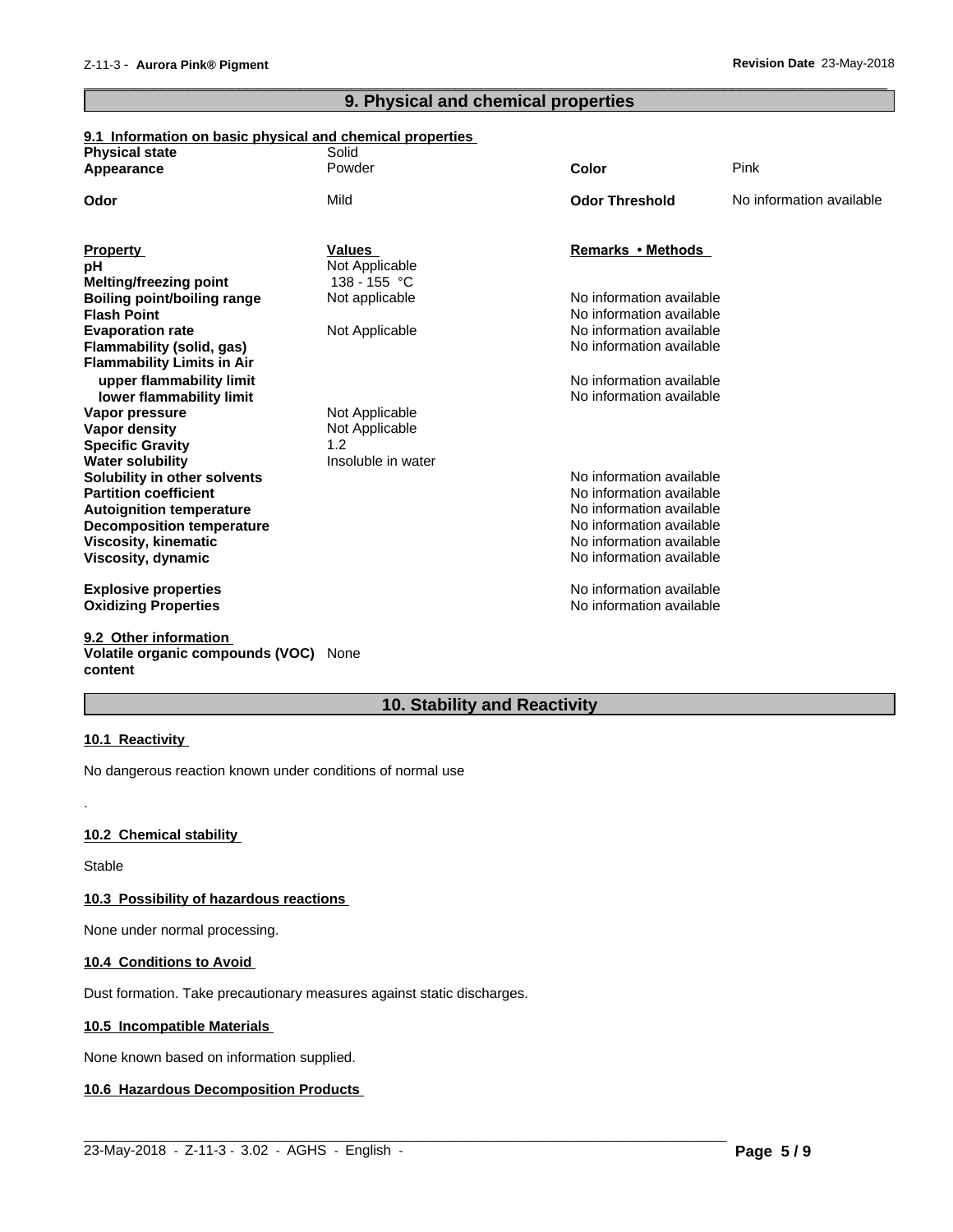None known based on information supplied.

# **11. Toxicological information**

 $\overline{\phantom{a}}$  ,  $\overline{\phantom{a}}$  ,  $\overline{\phantom{a}}$  ,  $\overline{\phantom{a}}$  ,  $\overline{\phantom{a}}$  ,  $\overline{\phantom{a}}$  ,  $\overline{\phantom{a}}$  ,  $\overline{\phantom{a}}$  ,  $\overline{\phantom{a}}$  ,  $\overline{\phantom{a}}$  ,  $\overline{\phantom{a}}$  ,  $\overline{\phantom{a}}$  ,  $\overline{\phantom{a}}$  ,  $\overline{\phantom{a}}$  ,  $\overline{\phantom{a}}$  ,  $\overline{\phantom{a}}$ 

# **11.1 Acute toxicity**

# **Numerical measures of toxicity: Product Information**

| LD50 Oral:            | <b>_D50 Dermal:</b>  |
|-----------------------|----------------------|
| 15,300<br>mg/kg (rat) | 3,000<br>mg/kg (rat) |

#### **The following values are calculated based on chapter 3.1 of the GHS document**

**Unknown Acute Toxicity** <1% of the mixture consists of ingredient(s) of unknown toxicity

| Oral LD50        | 21,011.00 mg/kg |
|------------------|-----------------|
| LC50 (Dust/Mist) | 4.23 $mq/l$     |

#### **Numerical measures of toxicity: Component Information**

| <b>Chemical Name</b>   | LD50 Oral                    | <b>LD50 Dermal</b> | <b>LC50 Inhalation</b> |
|------------------------|------------------------------|--------------------|------------------------|
| C.I. Basic Violet 11:1 | (Rat)<br>$220 \text{ mg/kg}$ |                    | $0.83$ mg/l (4 hour)   |
| (tetrachlorozincate)   |                              |                    |                        |
| 73398-89-7             |                              |                    |                        |
| C.I. Basic Red 1:1     | (Rat)<br>449 mg/kg           | 2,500 mg/kg (rat)  | $0.05$ mg/l (4 hour)   |
| 3068-39-1              |                              |                    |                        |

#### **11.2 Information on toxicologicaleffects**

# **Skin corrosion/irritation**

Product Information

• May cause irritation Component Information

• No information available

#### **Serious eye damage/eye irritation**

Product Information

• Irritating to eyes

Component Information

• No information available

# **Respiratory or skin sensitization**

Product Information • May be harmful if inhaled Component Information • No information available

### **Germ cell mutagenicity**

Product Information • No information available Component Information  $\cdot$  No information available

# **Carcinogenicity**

Product Information

• Contains no ingredient listed as a carcinogen

Component Information

• No information available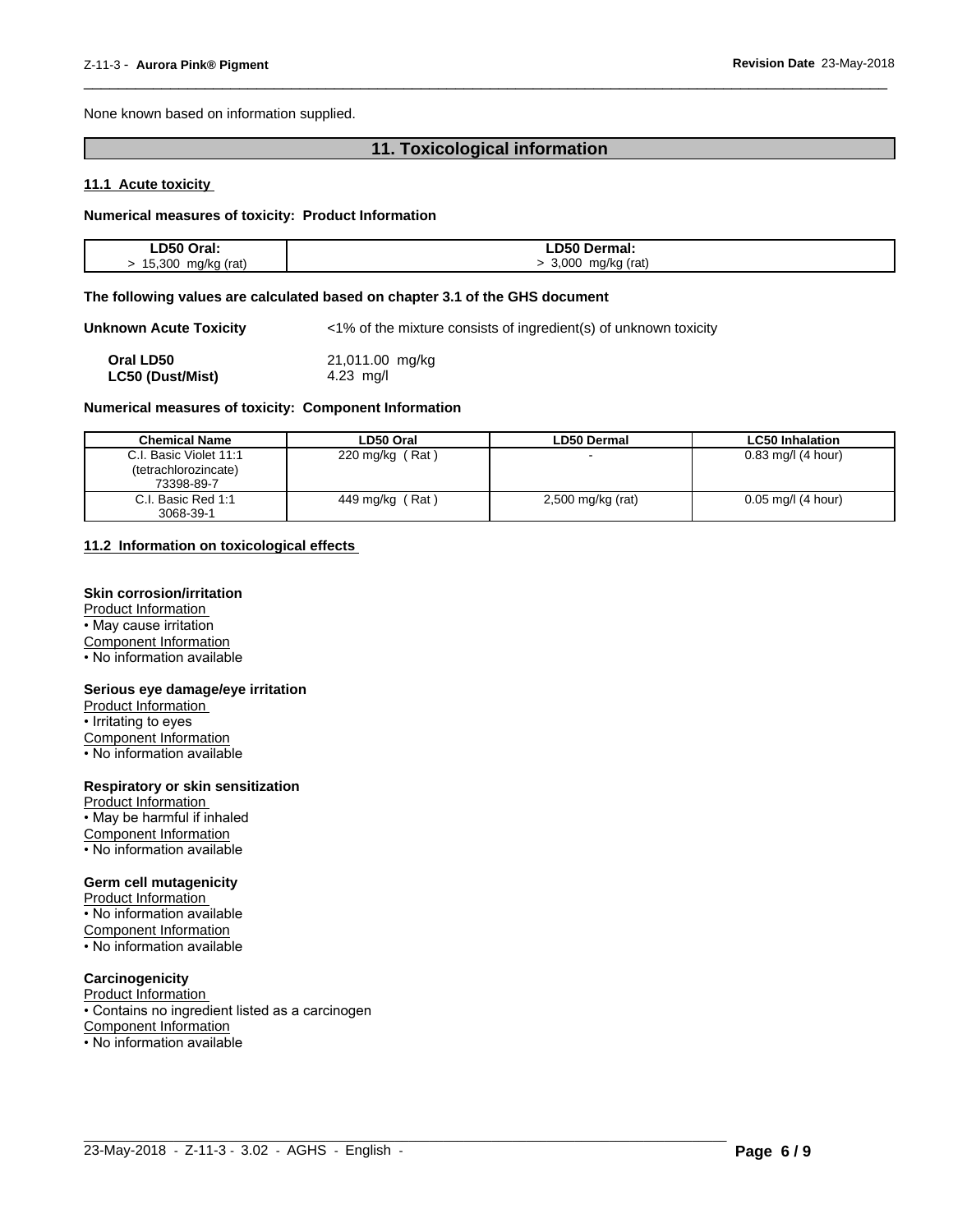**Reproductive toxicity** Product Information • No information available Component Information • No information available

**STOT - single exposure** No information available

#### **STOT - repeated exposure**

• No known effect

# **Other adverse effects**

Product Information • No information available Component Information • No information available

#### **Aspiration hazard**

Product Information • No information available Component Information • No information available

# **12. Ecological information**

 $\overline{\phantom{a}}$  ,  $\overline{\phantom{a}}$  ,  $\overline{\phantom{a}}$  ,  $\overline{\phantom{a}}$  ,  $\overline{\phantom{a}}$  ,  $\overline{\phantom{a}}$  ,  $\overline{\phantom{a}}$  ,  $\overline{\phantom{a}}$  ,  $\overline{\phantom{a}}$  ,  $\overline{\phantom{a}}$  ,  $\overline{\phantom{a}}$  ,  $\overline{\phantom{a}}$  ,  $\overline{\phantom{a}}$  ,  $\overline{\phantom{a}}$  ,  $\overline{\phantom{a}}$  ,  $\overline{\phantom{a}}$ 

### **12.1 Toxicity**

**Ecotoxicity No information available** 

 $<$  1 % of the mixture consists of components(s) of unknown hazards to the aquatic environment

# **Ecotoxicity effects**

#### **12.2 Persistence and degradability**

No information available.

### **12.3 Bioaccumulative potential**

Discharge into the environment must be avoided

#### **12.4 Mobility in soil**

No information available.

# **12.5 Other adverse effects**

No information available

# **13. Disposal Considerations**

#### **13.1 Waste treatment methods**

Dispose of in accordance with federal, state, and local regulations.

# **14. Transport Information**

 $\_$  ,  $\_$  ,  $\_$  ,  $\_$  ,  $\_$  ,  $\_$  ,  $\_$  ,  $\_$  ,  $\_$  ,  $\_$  ,  $\_$  ,  $\_$  ,  $\_$  ,  $\_$  ,  $\_$  ,  $\_$  ,  $\_$  ,  $\_$  ,  $\_$  ,  $\_$  ,  $\_$  ,  $\_$  ,  $\_$  ,  $\_$  ,  $\_$  ,  $\_$  ,  $\_$  ,  $\_$  ,  $\_$  ,  $\_$  ,  $\_$  ,  $\_$  ,  $\_$  ,  $\_$  ,  $\_$  ,  $\_$  ,  $\_$  ,

DOT Not regulated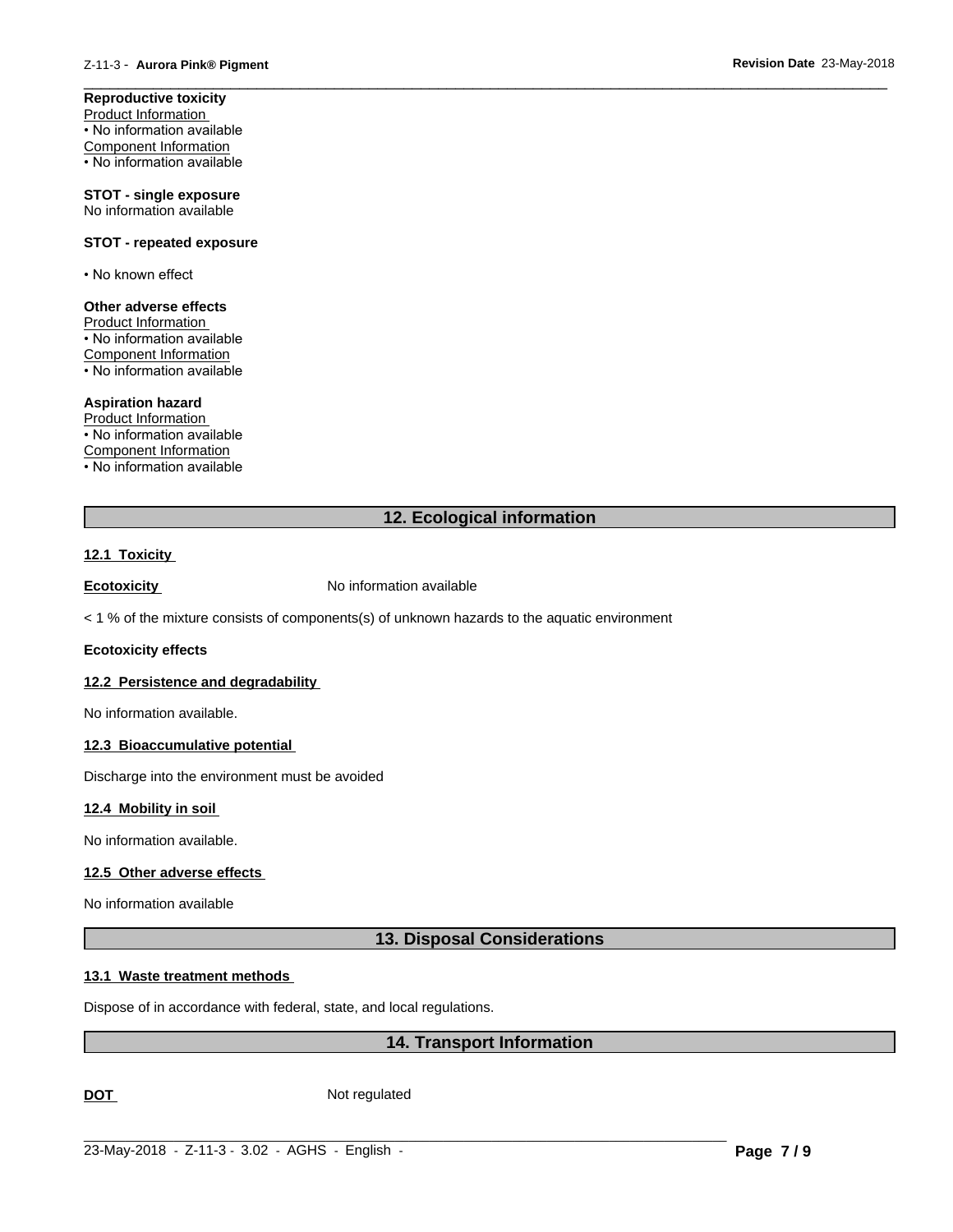| <b>MEX</b>  | Not regulated |
|-------------|---------------|
| <b>IMDG</b> | Not regulated |
| <b>IATA</b> | Not regulated |

# **15. Regulatory information**

 $\overline{\phantom{a}}$  ,  $\overline{\phantom{a}}$  ,  $\overline{\phantom{a}}$  ,  $\overline{\phantom{a}}$  ,  $\overline{\phantom{a}}$  ,  $\overline{\phantom{a}}$  ,  $\overline{\phantom{a}}$  ,  $\overline{\phantom{a}}$  ,  $\overline{\phantom{a}}$  ,  $\overline{\phantom{a}}$  ,  $\overline{\phantom{a}}$  ,  $\overline{\phantom{a}}$  ,  $\overline{\phantom{a}}$  ,  $\overline{\phantom{a}}$  ,  $\overline{\phantom{a}}$  ,  $\overline{\phantom{a}}$ 

# **15.1 International Inventories**

| <b>TSCA</b>          | Complies |  |
|----------------------|----------|--|
| <b>DSL</b>           | Complies |  |
| <b>EINECS/ELINCS</b> | Complies |  |
| <b>ENCS</b>          |          |  |
| <b>IECSC</b>         | Complies |  |
| <b>KECL</b>          |          |  |
| <b>PICCS</b>         |          |  |
| <b>AICS</b>          | -        |  |
| <b>NZIoC</b>         |          |  |

 **TSCA** - United States Toxic Substances Control Act Section 8(b) Inventory

 **DSL** - Canadian Domestic Substances List

 **EINECS/ELINCS** - European Inventory of Existing Chemical Substances/European List of Notified Chemical Substances

 **PICCS** - Philippines Inventory of Chemicals and Chemical Substances

 **ENCS** - Japan Existing and New Chemical Substances

 **IECSC** - China Inventory of Existing Chemical Substances

 **KECL** - Korean Existing and Evaluated Chemical Substances

 **PICCS** - Philippines Inventory of Chemicals and Chemical Substances

 **AICS** - Australian Inventory of Chemical Substances

 **NZIoC** - New Zealand Inventory of Chemicals

# **15.2 U.S. Federal Regulations**

# **SARA 313**

Section 313 of Title III of the Superfund Amendments and Reauthorization Act of 1986 (SARA). This product contains a chemical or chemicals which are subject to the reporting requirements of the Act and Title 40 of the Code of Federal Regulations, Part 372:

| <b>Chemical Name</b>                                      | <b>SARA 313 - Threshold Values %</b> | Weight-%   |
|-----------------------------------------------------------|--------------------------------------|------------|
| Resin (Zinc Compound)                                     |                                      | $90 - 100$ |
| C.I. Basic Violet 11:1 (tetrachlorozincate)<br>73398-89-7 | l J                                  | - 5        |

# **15.3 Pesticide Information**

Not applicable

# **15.4 U.S. State Regulations**

#### **California Proposition 65**

This product contains the following Proposition 65 chemicals:

| <b>Chemical Name</b>           |                        |                       | California Prop. 65      |                                           |
|--------------------------------|------------------------|-----------------------|--------------------------|-------------------------------------------|
| C.I. Basic Violet 10 - 81-88-9 |                        |                       | Carcinogen               |                                           |
| <b>16. Other information</b>   |                        |                       |                          |                                           |
| <b>NFPA</b>                    | <b>Health Hazard -</b> | Flammability -        | Instability -            | <b>Physical and chemical</b><br>hazards - |
| <b>HMIS</b>                    | <b>Health Hazard 2</b> | <b>Flammability 1</b> | <b>Physical Hazard 0</b> | Personal protection X                     |

 $\_$  ,  $\_$  ,  $\_$  ,  $\_$  ,  $\_$  ,  $\_$  ,  $\_$  ,  $\_$  ,  $\_$  ,  $\_$  ,  $\_$  ,  $\_$  ,  $\_$  ,  $\_$  ,  $\_$  ,  $\_$  ,  $\_$  ,  $\_$  ,  $\_$  ,  $\_$  ,  $\_$  ,  $\_$  ,  $\_$  ,  $\_$  ,  $\_$  ,  $\_$  ,  $\_$  ,  $\_$  ,  $\_$  ,  $\_$  ,  $\_$  ,  $\_$  ,  $\_$  ,  $\_$  ,  $\_$  ,  $\_$  ,  $\_$  ,